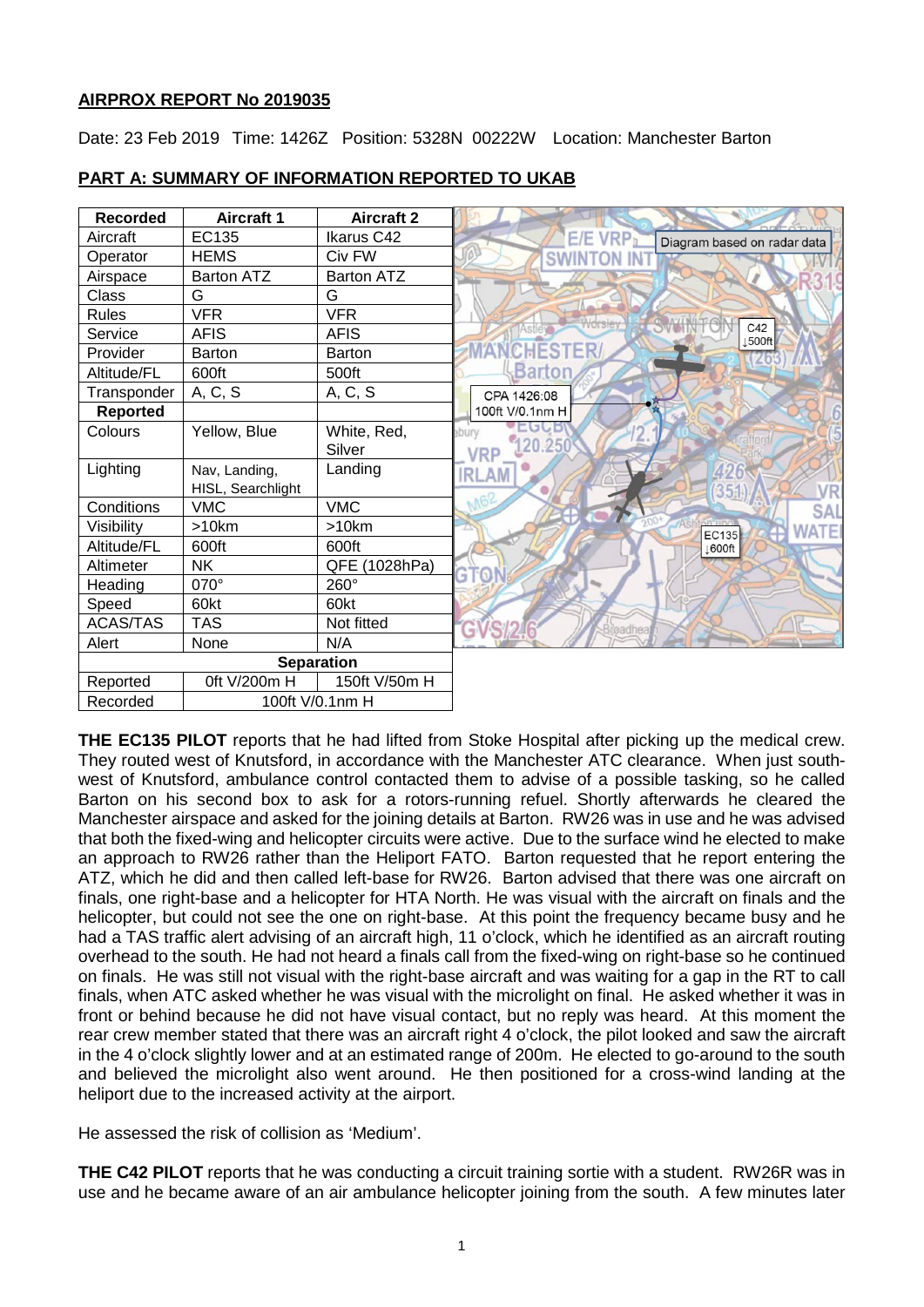the helicopter pilot called to say he was joining left-base. The C42 pilot was already established on right-base and in the approach configuration, and he could see the helicopter in his 12 o'clock and slightly higher. The FISO passed Traffic Information to the helimed on the C42 and another aircraft, and this was acknowledged. As the student turned onto final approach, the instructor could see the helicopter also turning left above them onto final approach. He lost sight of the helicopter for a few seconds and regained visual contact out of the cabin roof window, it was 100-150ft above them and slightly left. He was concerned that the pilot had not seen them so he took control and initiated a climb to the right, away from the helimed and advised on the radio of their intention to go around onto the live side, which is non-standard (to go deadside would have put them closer to, and beneath the helicopter). The FISO passed Traffic Information on another helicopter positioning for RW14. He could then see the helimed turning south away from the runway so he repositioned back towards the runway and carried out a go-around at about 500ft along the runway centreline. There was no further conflict.

He assessed the risk of collision as 'Medium'.

**THE BARTON AFISO** reports that the C42 was conducting a circuit detail and the EC135 was joining left-base after reporting inbound 5nm south at 1000ft. Traffic Information was passed on an EV97 on final and the C42 on right-base. The EV97 landed on RW26R but then stopped on RW26L. He then noticed the EC135 and C42 in proximity on final, the C42 went around on the live-side due to the EC135. Traffic Information was then passed to the EC135 on the C42 and to the C42 on another helicopter. The EC135 pilot reported going around to the south and the C42 repositioned overhead RW26R for the go-around. The EV97 was asked to move onto taxiway Bravo to hold. The EC135 made an approach to the heliport to the south and the C42 continued in the circuit. There were a number of aircraft on frequency at the time and poor RT compounded the incident.

**THE BARTON ASSISTANT AFISO** reports that he was the assistant AFISO, but was preparing to take over from the AFISO at 1430hrs. The EC135 pilot had called on frequency earlier to ask for a rotors running refuel because he was likely to be re-tasked. As the assistant, he alerted the RFFS crew and organised for an operations member of staff to attend the refuel point. After which he attempted to visually acquire the helicopter from the VCR window. He saw it joining left base. At this time the frequency was busy with numerous aircraft with poor RT, who would not read back taxi instructions, also an aircraft had just landed and stopped on the runway without vacating. He pointed this out to the AFISO just as the C42 had turned final. He then turned to check on the position of the EC135 and saw it had turned into close proximity with the C42, which had already turned live-side to avoid and begun to climb. The EC135 then turned left as the C42 continued to climb on runway heading.

### **Factual Background**

The weather at Manchester was recorded as follows:

METAR COR EGCC 231420Z AUTO 19008KT 150V220 9999 NCD 16/06 Q1030 NOSIG=

### **Analysis and Investigation**

### **UKAB Secretariat**

Figures 1-3 are screenshots taken from the NATS radar, which is not available to the Barton AFISO. Figure 1 shows the EC135 as it approaches the airfield from the south; the C42 is on right base. Figure 2 shows the EC135 as it turns onto left base and CPA is at 1426:08, Figure 3.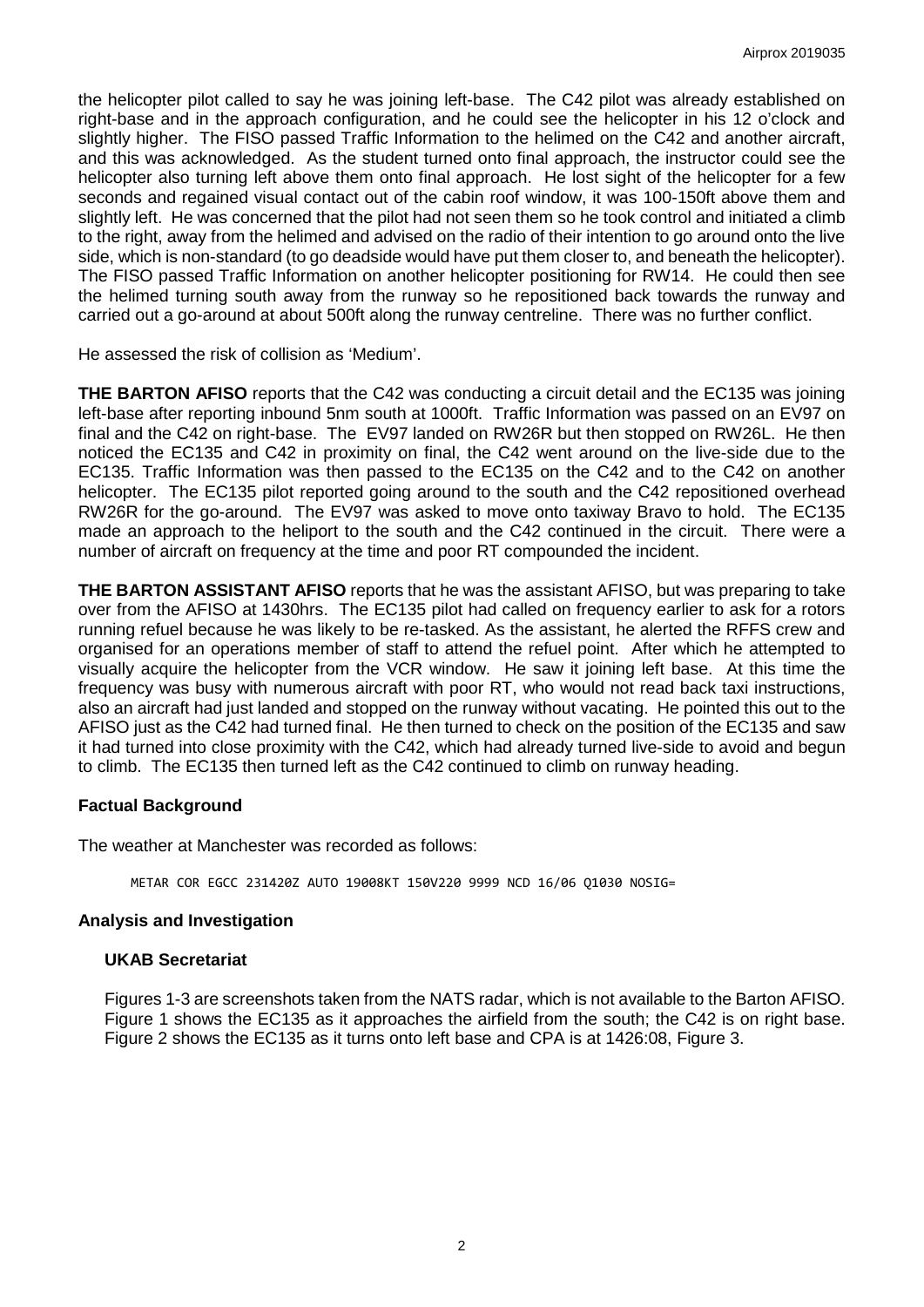

Figure 1: 1424:50





The EC135 and C42 pilots shared an equal responsibility for collision avoidance and not to operate in such proximity to other aircraft as to create a collision hazard<sup>[1](#page-2-0)</sup>. If the incident geometry is considered as head-on or nearly so then both pilots were required to turn to the right<sup>[2](#page-2-1)</sup>. An aircraft operated on or in the vicinity of an aerodrome shall conform with or avoid the pattern of traffic formed by other aircraft in operation<sup>[3](#page-2-2)</sup>.

# **Summary**

 $\overline{\phantom{a}}$ 

An Airprox was reported when an EC135 and a C42 flew into proximity at 1426hrs in the Barton visual circuit on Saturday 23rd February 2019. Both pilots were operating under VFR in VMC, and both in receipt of an AFIS from Barton.

<span id="page-2-0"></span><sup>&</sup>lt;sup>1</sup> SERA.3205 Proximity.<br><sup>2</sup> SERA.3210 Right-of-way (c)(1) Approaching head-on.

<span id="page-2-2"></span><span id="page-2-1"></span><sup>&</sup>lt;sup>3</sup> SERA.3225 Operation on and in the Vicinity of an Aerodrome.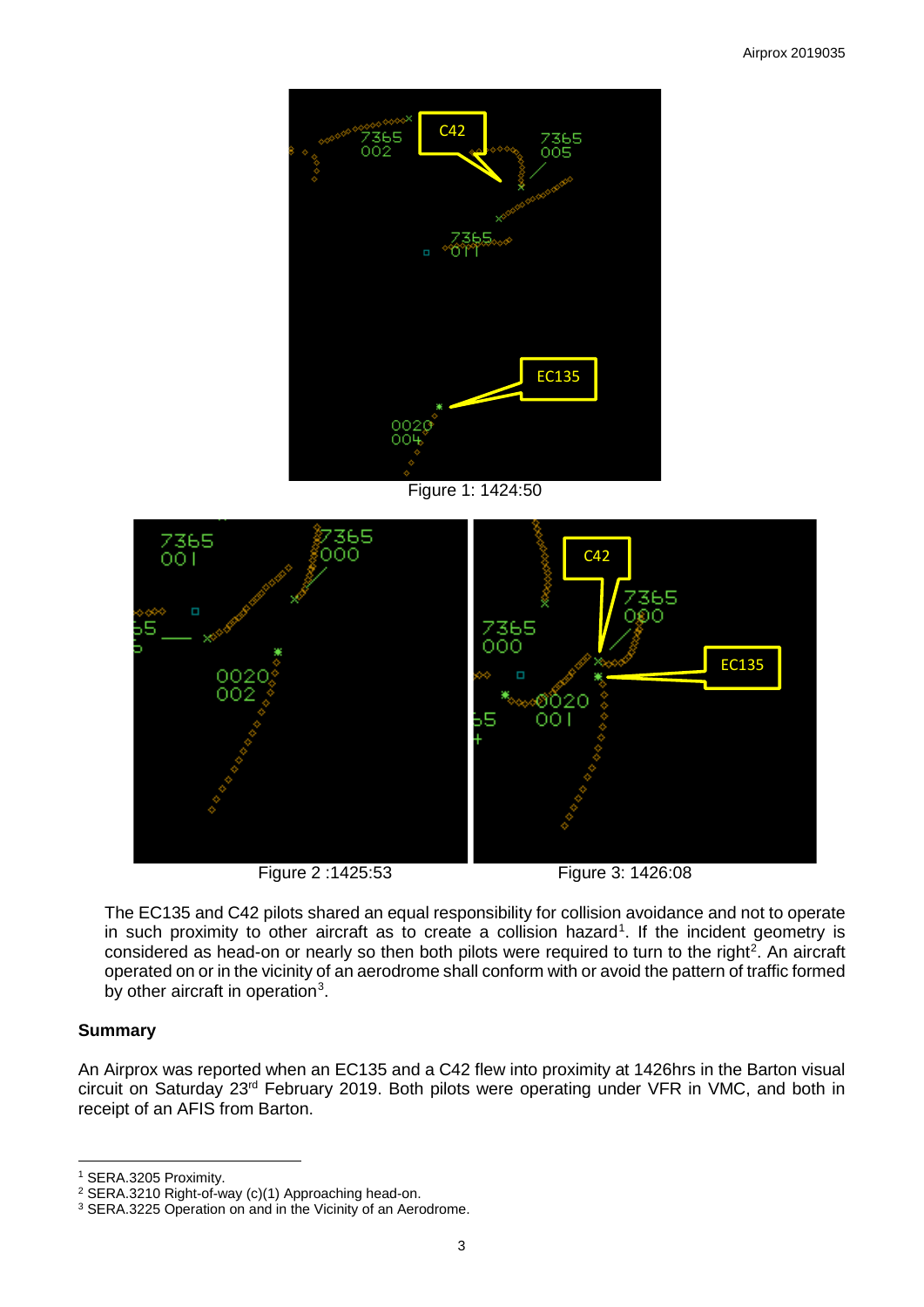# **PART B: SUMMARY OF THE BOARD'S DISCUSSIONS**

Information available consisted of reports from the pilots of both aircraft radar photographs/video recordings and reports from the AFISOs involved. Relevant contributory factors mentioned during the Board's discussions are highlighted within the text in bold, with the numbers referring to the Contributory Factors table displayed in Part C.

The Board first looked at the actions of the EC135 pilot and agreed that he was probably task-focused as he approached the airfield, thinking ahead to the next tasking, the rotors running refuel and then searching for the aircraft above that gave the TAS indication (**CF8**). However, he had been told about the traffic in the visual circuit with which he was required to integrate (**CF3**, **CF4**, **CF5**) and, as he approached the visual circuit on left-base, he knew there was an aircraft on right-base but was not visual with it. The RT was busy so he couldn't ask the FISO of its position, and members felt that it had been unwise for him to continue to join the circuit at this stage. Helicopter members confirmed that he could have slowed down or stopped at this point to allow himself more time to take stock of the circuit traffic and ensure that he integrated with the C42. There followed a long discussion about whether it could be considered that the EC135 pilot had had sufficient situational awareness on the C42, with the Board eventually agreeing that he had had at least enough situational awareness to make a decision about whether to continue or not. Members speculated that the EC135 pilot probably hadn't assimilated that the C42 was going to be a confliction, even though he knew it was on right-base, but, nonetheless, it was for him to integrate behind the C42 (**CF6, CF9**). The Board would have expected that the EC135 TAS would have provided an alert to the EC135 pilot (it was serviceable, had alerted for another aircraft and the C42's transponder was working), but for some reason it had not given a warning to the crew, or they had not heard it (**CF10**). In the end, the crew did not see the C42 until it was behind them and so the Board agreed that this had effectively been a non-sighting by them, because they had not seen the other aircraft in time to take any action (**CF11**).

For his part, the C42 was already established in the visual circuit and was right-base when the pilot heard the EC135 call left-base. He reported visual with the EC135 in his 12 o'clock which although could be considered a late-sighting (**CF12**), still gave an opportunity to take action. Although he could rightly expect the EC135 pilot to integrate with him, the Board thought he would have been better placed by defensively going around earlier rather than allowing the situation to develop to the point where the EC135 overflew them (**CF7**). Although members acknowledged that it was important to allow the student the chance to make his own decision prior to taking control, they felt that this situation was allowed to progress too far before any action was taken (**CF13**).

Turning to the actions of the AFISO, the Board noted that the busy RT and the distraction with the EV97 on an active runway (**CF2**) meant that neither the AFISO nor the assistant saw the two aircraft fly into proximity (**CF1**). Although as AFISOs they were not required to sequence the circuit traffic (it was for the pilots to deconflict themselves, and AFISOs cannot issue instructions to the pilots in the air), the Board thought that with 2 aircraft in opposite directions as one joined base-leg, there had been an opportunity to anticipate the situation developing and, if they had been looking in that direction they probably could have been able to give a warning to the pilots.

Finally the Board assessed the risk. Noting that the EC135 pilot did not see the C42 until after CPA, and that the C42 pilot had effectively lost sight of the EC135 as they closed towards each other, the Board agreed that although the action taken by the C42 pilot at the last minute had probably materially increased the separation, safety had been much reduced below the norm. As a result, the Board assessed the risk as Category B.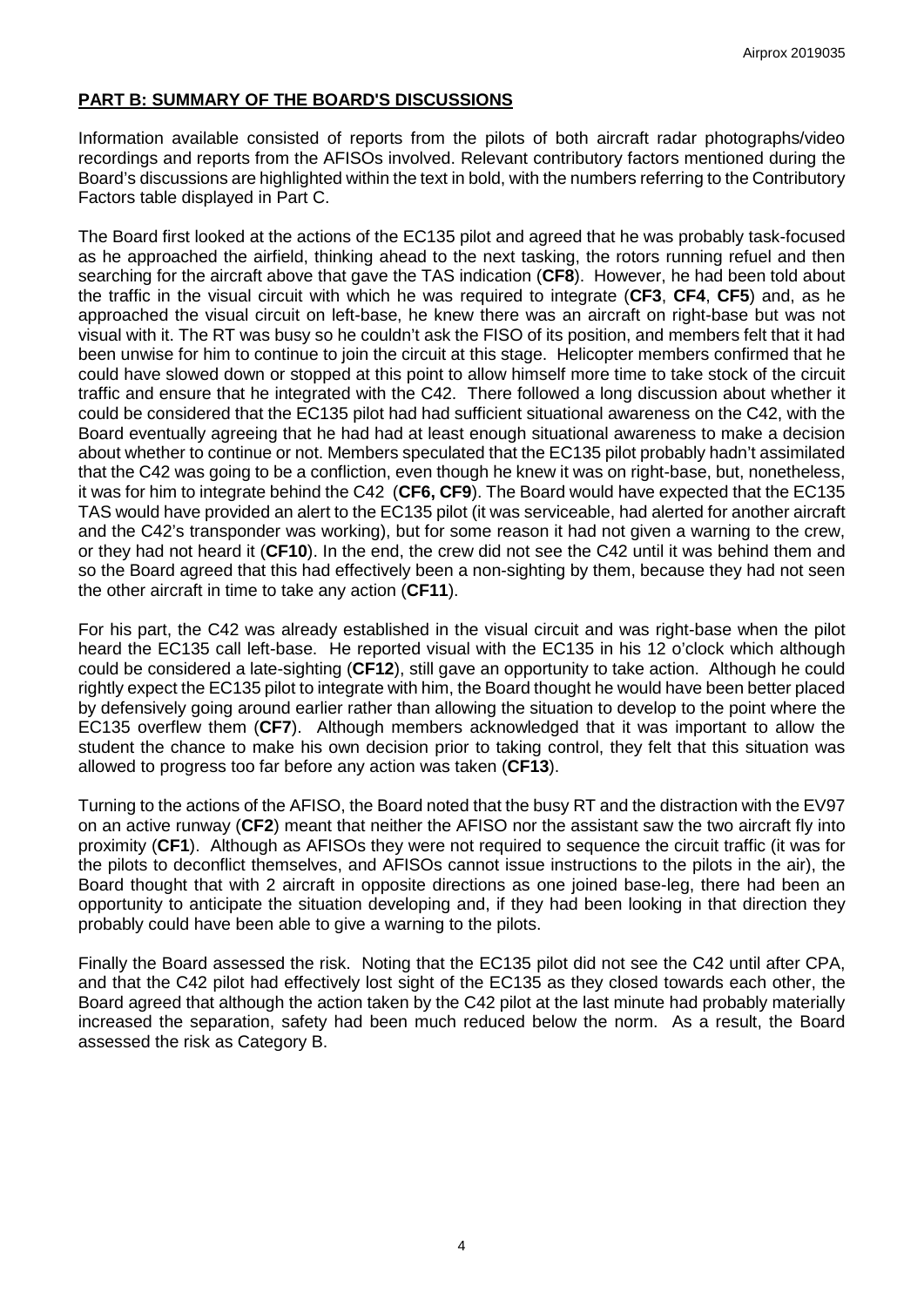# **PART C: ASSESSMENT OF CAUSE AND RISK**

# Contributory Factors:

| <b>CF</b>      | Factor                                                         | <b>Description</b>                                           | <b>Amplification</b>                                                |  |  |  |  |  |  |  |  |
|----------------|----------------------------------------------------------------|--------------------------------------------------------------|---------------------------------------------------------------------|--|--|--|--|--|--|--|--|
|                | <b>Ground Elements</b>                                         |                                                              |                                                                     |  |  |  |  |  |  |  |  |
|                | • Situational Awareness and Action                             |                                                              |                                                                     |  |  |  |  |  |  |  |  |
| $\mathbf{1}$   | <b>Human Factors</b>                                           | • Conflict Detection - Not Detected                          |                                                                     |  |  |  |  |  |  |  |  |
| $\overline{2}$ | <b>Human Factors</b>                                           | • Distraction - Job Related                                  |                                                                     |  |  |  |  |  |  |  |  |
|                | <b>Flight Elements</b>                                         |                                                              |                                                                     |  |  |  |  |  |  |  |  |
|                | <b>• Regulations, Processes, Procedures and Compliance</b>     |                                                              |                                                                     |  |  |  |  |  |  |  |  |
| 3              | <b>Human Factors</b>                                           | · Flight Crew ATM Procedure Deviation                        | Regulations/procedures not complied with                            |  |  |  |  |  |  |  |  |
|                | <b>. Tactical Planning and Execution</b>                       |                                                              |                                                                     |  |  |  |  |  |  |  |  |
| 4              | <b>Human Factors</b>                                           | • Action Performed Incorrectly                               | Incorrect or ineffective execution                                  |  |  |  |  |  |  |  |  |
| 5              | <b>Human Factors</b>                                           | • Aircraft Navigation                                        | Did not avoid/conform with the pattern of traffic<br>already formed |  |  |  |  |  |  |  |  |
|                | • Situational Awareness of the Conflicting Aircraft and Action |                                                              |                                                                     |  |  |  |  |  |  |  |  |
| 6              | Human Factors                                                  | · Understanding/Comprehension                                | Pilot did not assimilate conflict information                       |  |  |  |  |  |  |  |  |
| 7              | <b>Human Factors</b>                                           | • Lack of Action                                             | Pilot flew into conflict despite Situational Awareness              |  |  |  |  |  |  |  |  |
| 8              | Human Factors                                                  | • Distraction - Job Related                                  | Pilot was distracted by other tasks                                 |  |  |  |  |  |  |  |  |
| 9              | <b>Human Factors</b>                                           | • Monitoring of Other Aircraft                               | Pilot did not sufficiently integrate with the other<br>aircraft     |  |  |  |  |  |  |  |  |
|                | <b>• Electronic Warning System Operation and Compliance</b>    |                                                              |                                                                     |  |  |  |  |  |  |  |  |
| 10             | <b>Human Factors</b>                                           | • Interpretation of Automation or Flight Deck<br>Information | CWS alert expected but none reported                                |  |  |  |  |  |  |  |  |
|                | • See and Avoid                                                |                                                              |                                                                     |  |  |  |  |  |  |  |  |
| 11             | <b>Human Factors</b>                                           | • Monitoring of Other Aircraft                               | Non-sighting by one or both pilots                                  |  |  |  |  |  |  |  |  |
| 12             | <b>Human Factors</b><br>• Monitoring of Other Aircraft         |                                                              | Late-sighting by one or both pilots                                 |  |  |  |  |  |  |  |  |
| 13             | • Lack of Action<br><b>Human Factors</b>                       |                                                              | Pilot flew into conflict                                            |  |  |  |  |  |  |  |  |

### Degree of Risk: B.

# Safety Barrier Assessment<sup>[4](#page-4-0)</sup>

In assessing the effectiveness of the safety barriers associated with this incident, the Board concluded that the key factors had been that:

### **Ground Elements:**

l

**Situational Awareness of the Confliction and Action** were assessed as **ineffective** because the AFISO did not see the conflict and therefore couldn't help to resolve it.

<span id="page-4-0"></span><sup>&</sup>lt;sup>4</sup> The UK Airprox Board scheme for assessing the Availability, Functionality and Effectiveness of safety barriers can be found on the **UKAB Website**.